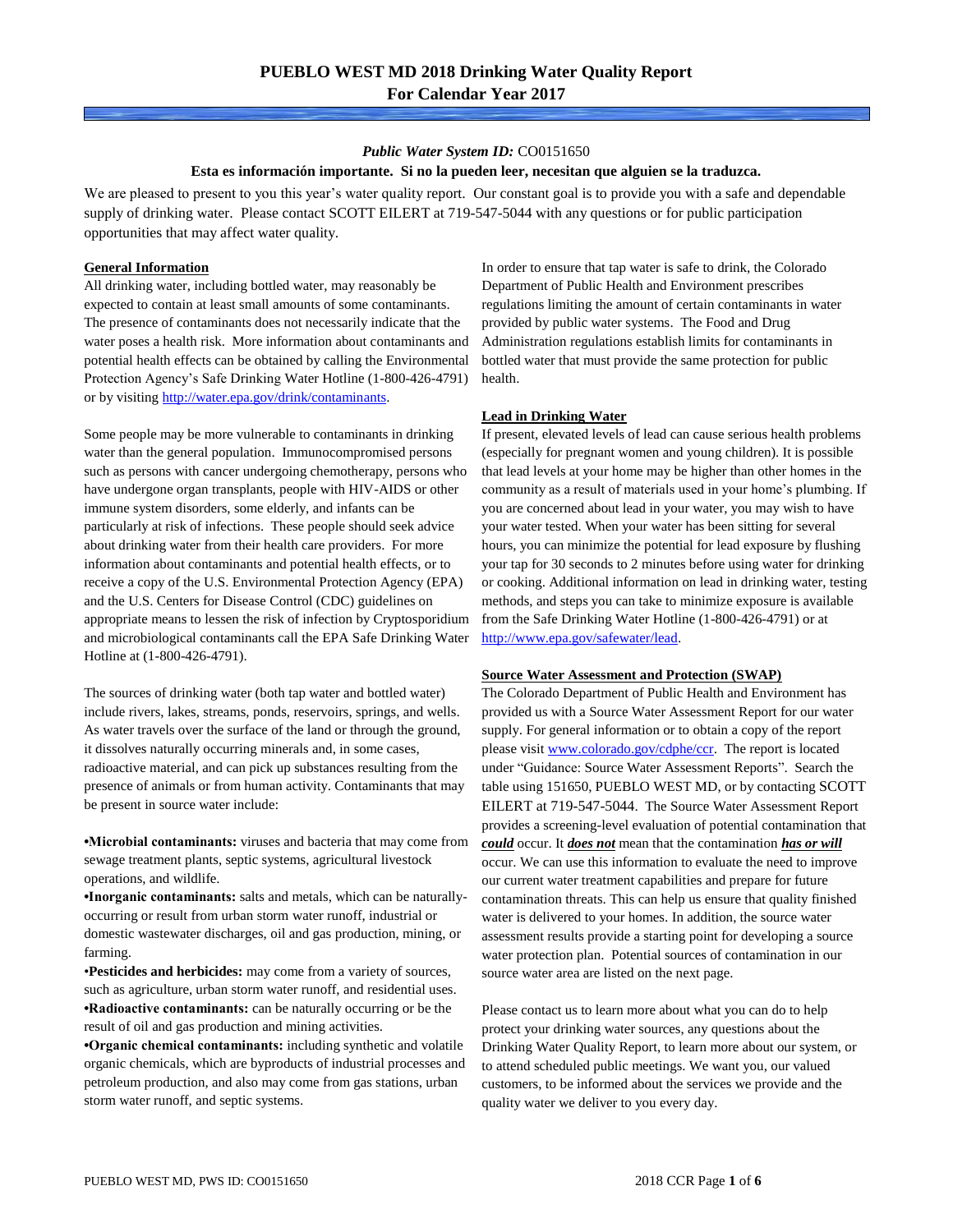# **Our Water Sources**

| <b>Source</b>    | <b>Source Type</b> | <b>Water Type</b> | <b>Potential Source(s) of Contamination</b>                                                                                                                                                                                                         |
|------------------|--------------------|-------------------|-----------------------------------------------------------------------------------------------------------------------------------------------------------------------------------------------------------------------------------------------------|
| PUEBLO RESERVOIR | Intake             | Surface Water     | Potential Sources of contamination in our<br>source water area come from:<br><b>Existing / Abandon Mines Sites, above</b><br>and below ground storage tank sites,<br>permitted wastewater discharge sites,<br>EPA chemical inventory/storage sites. |

# **Terms and Abbreviations**

- **Maximum Contaminant Level (MCL)** − The highest level of a contaminant allowed in drinking water.
- **Treatment Technique (TT)** − A required process intended to reduce the level of a contaminant in drinking water.
- **Health-Based** − A violation of either a MCL or TT.
- **Non-Health-Based** − A violation that is not a MCL or TT.
- **Action Level (AL)** − The concentration of a contaminant which, if exceeded, triggers treatment and other regulatory requirements.
- **Maximum Residual Disinfectant Level (MRDL)** − The highest level of a disinfectant allowed in drinking water. There is convincing evidence that addition of a disinfectant is necessary for control of microbial contaminants.
- **Maximum Contaminant Level Goal (MCLG)** − The level of a contaminant in drinking water below which there is no known or expected risk to health. MCLGs allow for a margin of safety.
- **Maximum Residual Disinfectant Level Goal (MRDLG)** − The level of a drinking water disinfectant, below which there is no known or expected risk to health. MRDLGs do not reflect the benefits of the use of disinfectants to control microbial contaminants.
- **Violation (No Abbreviation)** − Failure to meet a Colorado Primary Drinking Water Regulation.
- **Formal Enforcement Action (No Abbreviation)** − Escalated action taken by the State (due to the risk to public health, or number or severity of violations) to bring a non-compliant water system back into compliance.
- **Variance and Exemptions (V/E)** − Department permission not to meet a MCL or treatment technique under certain conditions.
- **Gross Alpha (No Abbreviation)** − Gross alpha particle activity compliance value. It includes radium-226, but excludes radon 222, and uranium.
- **Picocuries per liter (pCi/L)** − Measure of the radioactivity in water.
- **Nephelometric Turbidity Unit (NTU)** − Measure of the clarity or cloudiness of water. Turbidity in excess of 5 NTU is just noticeable to the typical person.
- **Compliance Value (No Abbreviation)** Single or calculated value used to determine if regulatory contaminant level (e.g. MCL) is met. Examples of calculated values are the 90th Percentile, Running Annual Average (RAA) and Locational Running Annual Average (LRAA).
- **Average (x-bar)** − Typical value.
- **Range (R)**  $-$  Lowest value to the highest value.
- **Sample Size (n)** − Number or count of values (i.e. number of water samples collected).
- **Parts per million = Milligrams per liter (ppm = mg/L)** − One part per million corresponds to one minute in two years or a single penny in \$10,000.
- **Parts per billion = Micrograms per liter (ppb = ug/L)** − One part per billion corresponds to one minute in 2,000 years, or a single penny in \$10,000,000.
- **Not Applicable (N/A)** Does not apply or not available.
- **Level 1 Assessment** A study of the water system to identify potential problems and determine (if possible) why total coliform bacteria have been found in our water system.
- **Level 2 Assessment** A very detailed study of the water system to identify potential problems and determine (if possible) why an E. coli MCL violation has occurred and/or why total coliform bacteria have been found in our water system on multiple occasions.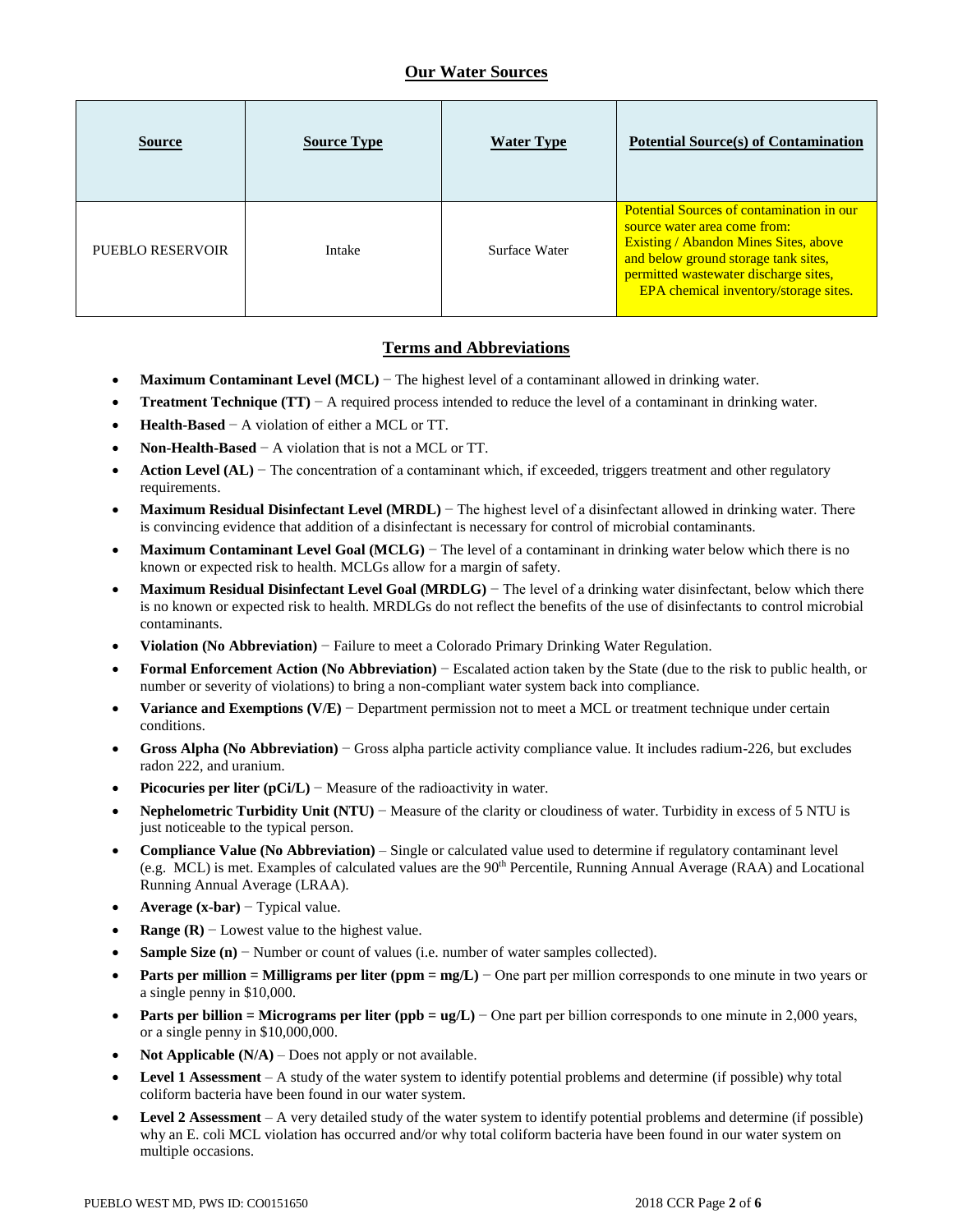# **Detected Contaminants**

PUEBLO WEST MD routinely monitors for contaminants in your drinking water according to Federal and State laws. The following table(s) show all detections found in the period of January 1 to December 31, 2017 unless otherwise noted. The State of Colorado requires us to monitor for certain contaminants less than once per year because the concentrations of these contaminants are not expected to vary significantly from year to year, or the system is not considered vulnerable to this type of contamination. Therefore, some of our data, though representative, may be more than one year old. Violations and Formal Enforcement Actions, if any, are reported in the next section of this report.

**Note:** Only detected contaminants sampled within the last 5 years appear in this report. If no tables appear in this section then no contaminants were detected in the last round of monitoring.

|                                    | Disinfectants Sampled in the Distribution System<br><b>TT Requirement</b> : At least 95% of samples per period (month or quarter) must be at least 0.2 ppm <b>OR</b>   |  |  |  |  |  |  |  |  |  |
|------------------------------------|------------------------------------------------------------------------------------------------------------------------------------------------------------------------|--|--|--|--|--|--|--|--|--|
|                                    | If sample size is less than 40 no more than 1 sample is below 0.2 ppm<br><b>Typical Sources:</b> Water additive used to control microbes                               |  |  |  |  |  |  |  |  |  |
| <b>Disinfectant</b><br><b>Name</b> | <b>Time Period</b><br><b>Sample</b><br><b>TT</b><br><b>MRDL</b><br><b>Results</b><br><b>Number of Samples</b><br><b>Below Level</b><br><b>Violation</b><br><b>Size</b> |  |  |  |  |  |  |  |  |  |
| Chlorine                           | No<br>December, 2017<br>Lowest period percentage of samples<br>31<br>$4.0$ ppm<br>meeting TT requirement: 100%                                                         |  |  |  |  |  |  |  |  |  |

| Lead and Copper Sampled in the Distribution System |                                |                                       |                              |                           |                                      |                                              |                                                           |                                                                               |  |  |
|----------------------------------------------------|--------------------------------|---------------------------------------|------------------------------|---------------------------|--------------------------------------|----------------------------------------------|-----------------------------------------------------------|-------------------------------------------------------------------------------|--|--|
| Contaminant<br><b>Name</b>                         | <b>Time</b><br>Period          | 90 <sup>th</sup><br><b>Percentile</b> | <b>Sample</b><br><b>Size</b> | Unit of<br><b>Measure</b> | 90 <sup>th</sup><br>Percentile<br>AL | <b>Sample</b><br><b>Sites</b><br>Above<br>AL | 90 <sup>th</sup><br>Percentile<br>AL<br><b>Exceedance</b> | <b>Typical Sources</b>                                                        |  |  |
| Copper                                             | 06/20/2017<br>to<br>07/25/2017 | 0.25                                  | 37                           | ppm                       | 1.3                                  | $\mathbf{0}$                                 | N <sub>0</sub>                                            | Corrosion of<br>household plumbing<br>systems; Erosion of<br>natural deposits |  |  |
| Lead                                               | 06/20/2017<br>to<br>07/25/2017 | $\mathfrak{D}_{\mathfrak{p}}$         | 37                           | ppb                       | 15                                   | $\mathbf{0}$                                 | No                                                        | Corrosion of<br>household plumbing<br>systems; Erosion of<br>natural deposits |  |  |

| Disinfection Byproducts Sampled in the Distribution System |      |         |              |               |                |            |             |                |                  |                  |  |
|------------------------------------------------------------|------|---------|--------------|---------------|----------------|------------|-------------|----------------|------------------|------------------|--|
| <b>Name</b>                                                | Year | Average | Range        | <b>Sample</b> | Unit of        | <b>MCL</b> | <b>MCLG</b> | <b>Highest</b> | <b>MCL</b>       | <b>Typical</b>   |  |
|                                                            |      |         | $Low - High$ | <b>Size</b>   | <b>Measure</b> |            |             | Compliance     | <b>Violation</b> | <b>Sources</b>   |  |
|                                                            |      |         |              |               |                |            |             | <b>Value</b>   |                  |                  |  |
|                                                            |      |         |              |               |                |            |             |                |                  |                  |  |
| Total                                                      | 2017 | 43.94   | 21.7 to 68.1 | 16            | ppb            | 60         | N/A         | 52.07          | No               | <b>Byproduct</b> |  |
| Haloacetic                                                 |      |         |              |               |                |            |             |                |                  | of drinking      |  |
| Acids                                                      |      |         |              |               |                |            |             |                |                  | water            |  |
| (HAA5)                                                     |      |         |              |               |                |            |             |                |                  | disinfection     |  |
|                                                            |      |         |              |               |                |            |             |                |                  |                  |  |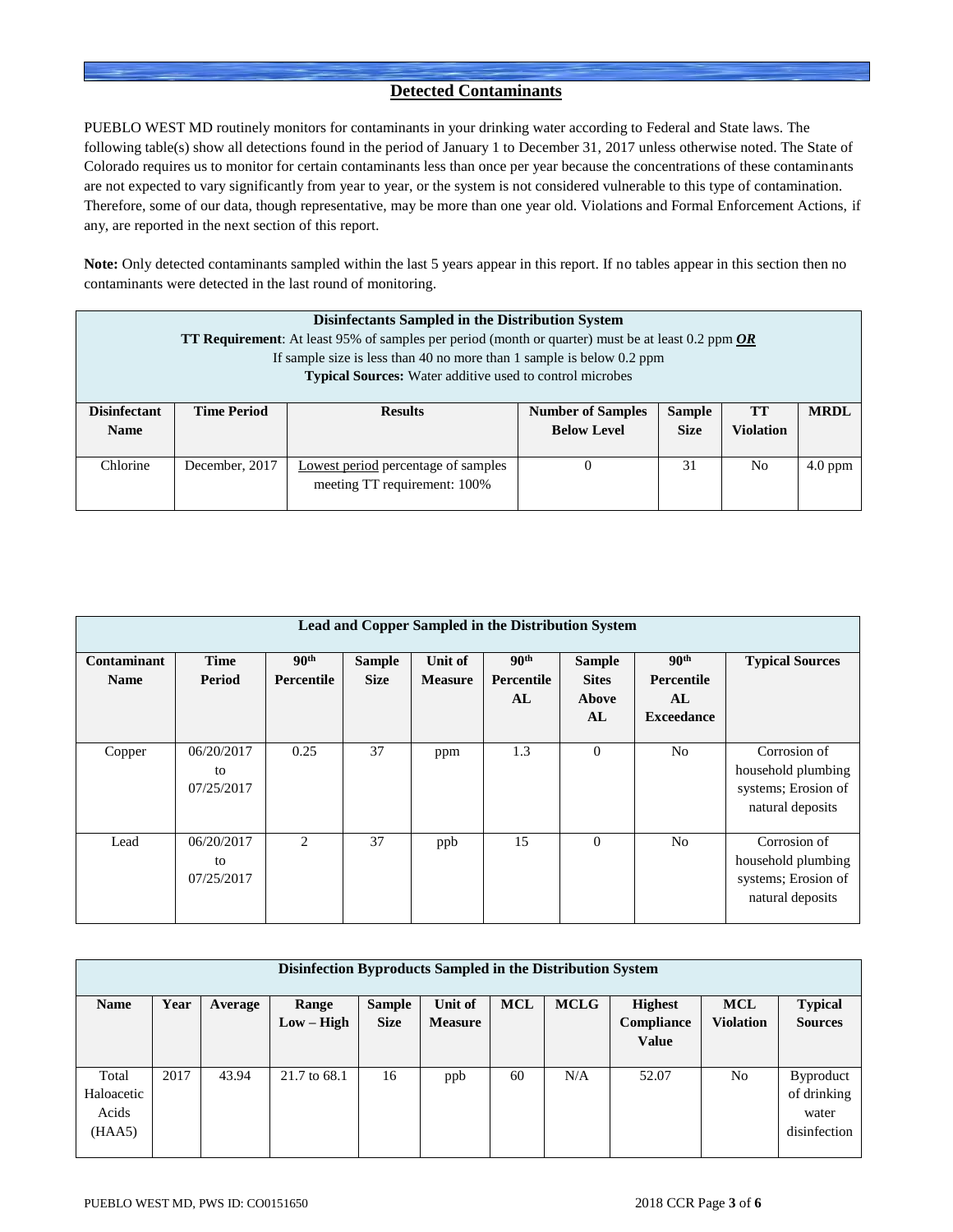|                                        | Disinfection Byproducts Sampled in the Distribution System |         |                       |                              |                                  |            |                        |                                              |                                |                                                          |  |  |
|----------------------------------------|------------------------------------------------------------|---------|-----------------------|------------------------------|----------------------------------|------------|------------------------|----------------------------------------------|--------------------------------|----------------------------------------------------------|--|--|
| <b>Name</b>                            | Year                                                       | Average | Range<br>$Low - High$ | <b>Sample</b><br><b>Size</b> | <b>Unit of</b><br><b>Measure</b> | <b>MCL</b> | <b>MCLG</b>            | <b>Highest</b><br>Compliance<br><b>Value</b> | <b>MCL</b><br><b>Violation</b> | <b>Typical</b><br><b>Sources</b>                         |  |  |
| Total<br>Trihalome<br>thanes<br>(TTHM) | 2017                                                       | 45.53   | 9.4 to 84.5           | 16                           | ppb                              | 80         | N/A                    | 63.02                                        | N <sub>o</sub>                 | Byproduct<br>of drinking<br>water<br>disinfection        |  |  |
| Chlorite                               | 2017                                                       | 0.51    | $0.29$ to $0.67$      | 12                           | ppb                              | 1.0        | $\cdot$ <sup>8</sup> . | N/A                                          | N <sub>o</sub>                 | <b>Byproduct</b><br>of drinking<br>water<br>disinfection |  |  |

| Disinfectants Sampled at the Entry Point to the Distribution System |      |                                                            |                              |                                                                  |                                    |                                            |  |  |  |  |  |
|---------------------------------------------------------------------|------|------------------------------------------------------------|------------------------------|------------------------------------------------------------------|------------------------------------|--------------------------------------------|--|--|--|--|--|
| <b>Contaminant Name</b>                                             | Year | Number of<br><b>Samples Above or</b><br><b>Below Level</b> | <b>Sample</b><br><b>Size</b> | <b>TT/MRDL</b><br><b>Requirement</b>                             | <b>TT/MRDL</b><br><b>Violation</b> | <b>Typical Sources</b>                     |  |  |  |  |  |
| Chlorine/Chloramine                                                 | 2017 | $\Omega$                                                   | 1917                         | $TT = No$ more than 4<br>hours with a sample<br>below $0.2$ MG/L | N <sub>0</sub>                     | Water additive used to<br>control microbes |  |  |  |  |  |
| Chlorine Dioxide                                                    | 2017 | $\theta$                                                   | 363                          | $MRDL = 800$ ppb                                                 | N <sub>0</sub>                     | Water additive used to<br>control microbes |  |  |  |  |  |

|                            | Summary of Turbidity Sampled at the Entry Point to the Distribution System |                                                                                            |                                                                              |                        |                                  |  |  |  |  |  |  |
|----------------------------|----------------------------------------------------------------------------|--------------------------------------------------------------------------------------------|------------------------------------------------------------------------------|------------------------|----------------------------------|--|--|--|--|--|--|
| Contaminant<br><b>Name</b> | <b>Level Found</b><br><b>Sample</b><br>Date                                |                                                                                            | <b>TT Requirement</b>                                                        | TT<br><b>Violation</b> | <b>Typical</b><br><b>Sources</b> |  |  |  |  |  |  |
|                            |                                                                            |                                                                                            |                                                                              |                        |                                  |  |  |  |  |  |  |
| Turbidity                  | Date/Month:<br>Jun                                                         | Highest single measurement:<br>$0.7$ NTU                                                   | Maximum 1 NTU for any single<br>measurement                                  | N <sub>0</sub>         | Soil Runoff                      |  |  |  |  |  |  |
| Turbidity                  | Month:<br>Jun                                                              | Lowest monthly percentage of<br>samples meeting TT requirement<br>for our technology: 99 % | In any month, at least 95% of<br>samples must be less than 0.3<br><b>NTU</b> | N <sub>0</sub>         | Soil Runoff                      |  |  |  |  |  |  |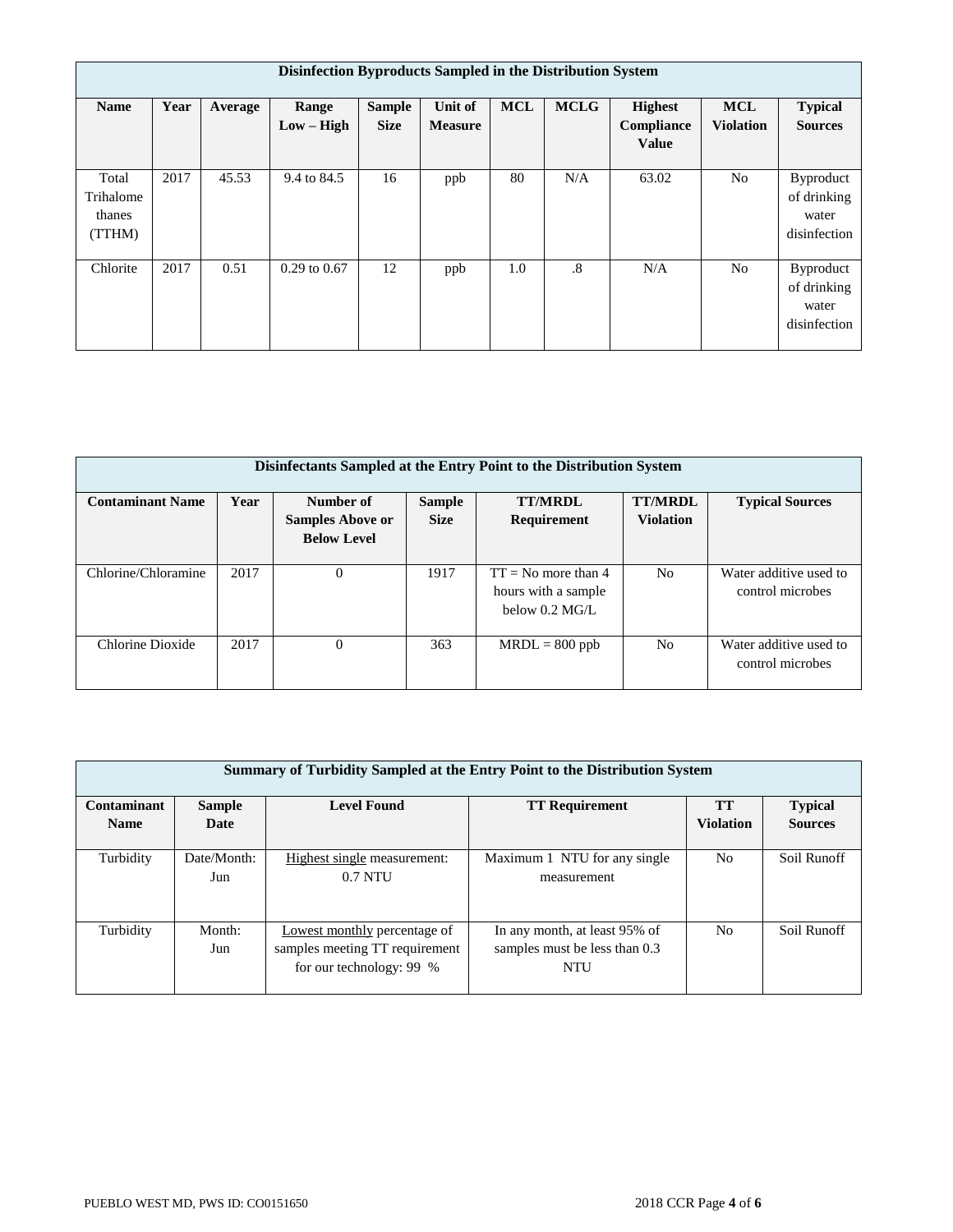| Radionuclides Sampled at the Entry Point to the Distribution System |      |         |                         |               |                |            |             |                  |                        |  |
|---------------------------------------------------------------------|------|---------|-------------------------|---------------|----------------|------------|-------------|------------------|------------------------|--|
| Contaminant                                                         | Year | Average | Range                   | <b>Sample</b> | Unit of        | <b>MCL</b> | <b>MCLG</b> | <b>MCL</b>       | <b>Typical Sources</b> |  |
| <b>Name</b>                                                         |      |         | $Low - High$            | <b>Size</b>   | <b>Measure</b> |            |             | <b>Violation</b> |                        |  |
|                                                                     |      |         |                         |               |                |            |             |                  |                        |  |
| Gross Alpha                                                         | 2014 | 0.08    | $0.08 \text{ to } 0.08$ |               | pCi/L          | 15         | $\Omega$    | N <sub>o</sub>   | Erosion of             |  |
|                                                                     |      |         |                         |               |                |            |             |                  | natural deposits       |  |
|                                                                     |      |         |                         |               |                |            |             |                  |                        |  |
| Combined                                                            | 2014 | 5.1     | 5.1 to 5.1              |               | ppb            | 30         | $\Omega$    | N <sub>0</sub>   | Erosion of             |  |
| Uranium                                                             |      |         |                         |               |                |            |             |                  | natural deposits       |  |
|                                                                     |      |         |                         |               |                |            |             |                  |                        |  |

|                            |      |                | Inorganic Contaminants Sampled at the Entry Point to the Distribution System |                              |                           |                |                |                                |                                                                                                                                                |
|----------------------------|------|----------------|------------------------------------------------------------------------------|------------------------------|---------------------------|----------------|----------------|--------------------------------|------------------------------------------------------------------------------------------------------------------------------------------------|
| Contaminant<br><b>Name</b> | Year | Average        | Range<br>$Low - High$                                                        | <b>Sample</b><br><b>Size</b> | Unit of<br><b>Measure</b> | <b>MCL</b>     | MCLG           | <b>MCL</b><br><b>Violation</b> | <b>Typical Sources</b>                                                                                                                         |
| Barium                     | 2017 | 0.06           | $0.06$ to $0.06$                                                             | $\mathbf{1}$                 | ppm                       | $\overline{2}$ | 2              | N <sub>o</sub>                 | Discharge of<br>drilling wastes;<br>discharge from<br>metal refineries;<br>erosion of natural<br>deposits                                      |
| Fluoride                   | 2017 | 0.44           | 0.44 to 0.44                                                                 | $\mathbf{1}$                 | ppm                       | $\overline{4}$ | $\overline{4}$ | N <sub>o</sub>                 | Erosion of natural<br>deposits; water<br>additive which<br>promotes strong<br>teeth; discharge<br>from fertilizer and<br>aluminum<br>factories |
| Nitrate                    | 2017 | 0.4            | 0.4 to 0.4                                                                   | $\mathbf{1}$                 | ppm                       | 10             | 10             | N <sub>o</sub>                 | Runoff from<br>fertilizer use;<br>leaching from<br>septic tanks,<br>sewage; erosion of<br>natural deposits                                     |
| Selenium                   | 2017 | $\overline{5}$ | $\overline{5}$ to $\overline{5}$                                             | $\mathbf{1}$                 | ppb                       | 50             | 50             | N <sub>o</sub>                 | Discharge from<br>petroleum and<br>metal refineries;<br>erosion of natural<br>deposits; discharge<br>from mines                                |

| <b>Secondary Contaminants**</b><br>** Secondary standards are non-enforceable guidelines for contaminants that may cause cosmetic effects (such as skin, or tooth<br>discoloration) or aesthetic effects (such as taste, odor, or color) in drinking water. |      |                                        |                                                                                                                 |  |  |  |  |  |  |  |
|-------------------------------------------------------------------------------------------------------------------------------------------------------------------------------------------------------------------------------------------------------------|------|----------------------------------------|-----------------------------------------------------------------------------------------------------------------|--|--|--|--|--|--|--|
| Contaminant<br><b>Name</b>                                                                                                                                                                                                                                  | Year | Average                                | <b>Secondary Standard</b><br>Unit of<br>Range<br><b>Sample</b><br>$Low - High$<br><b>Size</b><br><b>Measure</b> |  |  |  |  |  |  |  |
| Sodium                                                                                                                                                                                                                                                      | 2017 | 20.5<br>$20.5$ to $20.5$<br>N/A<br>ppm |                                                                                                                 |  |  |  |  |  |  |  |